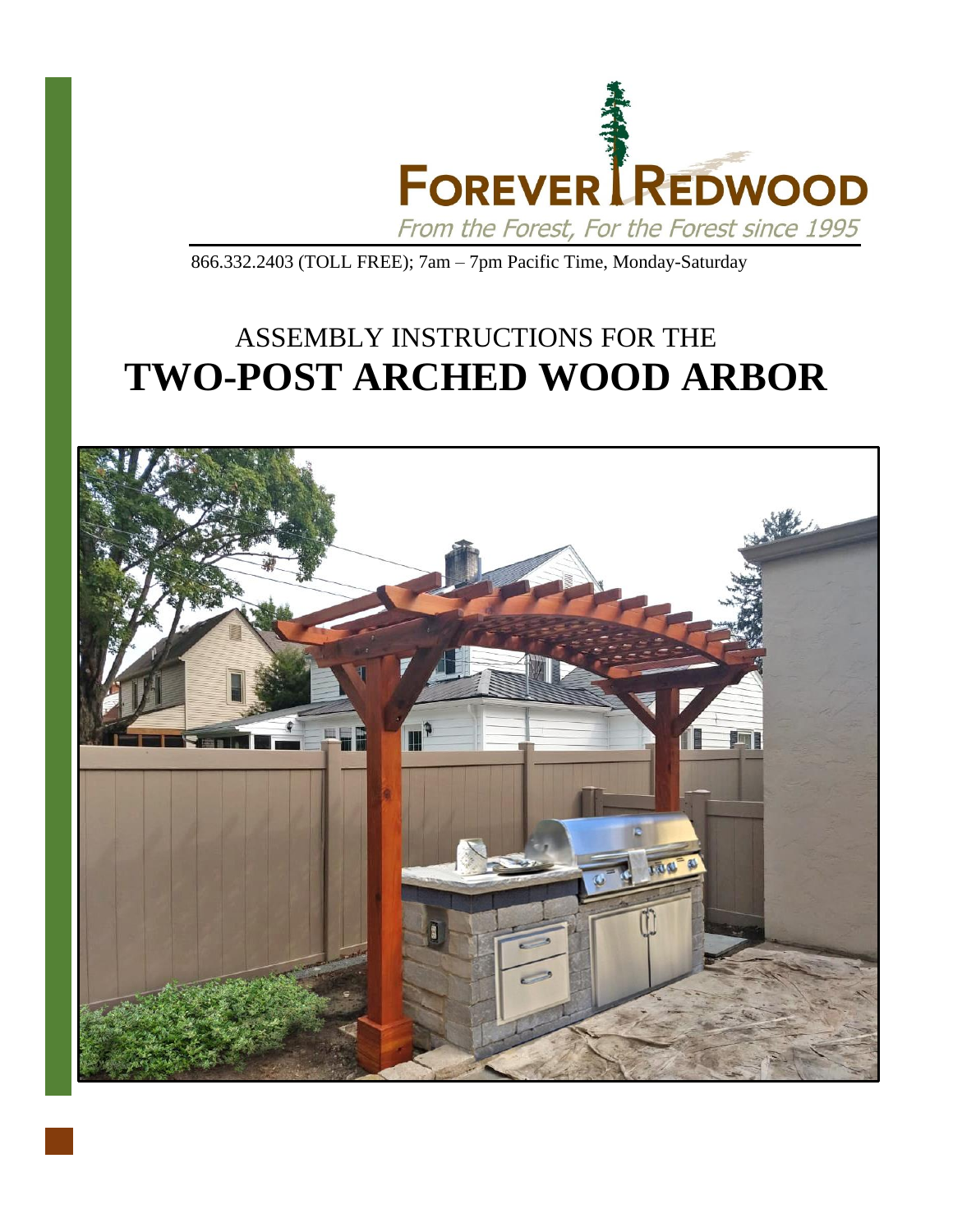

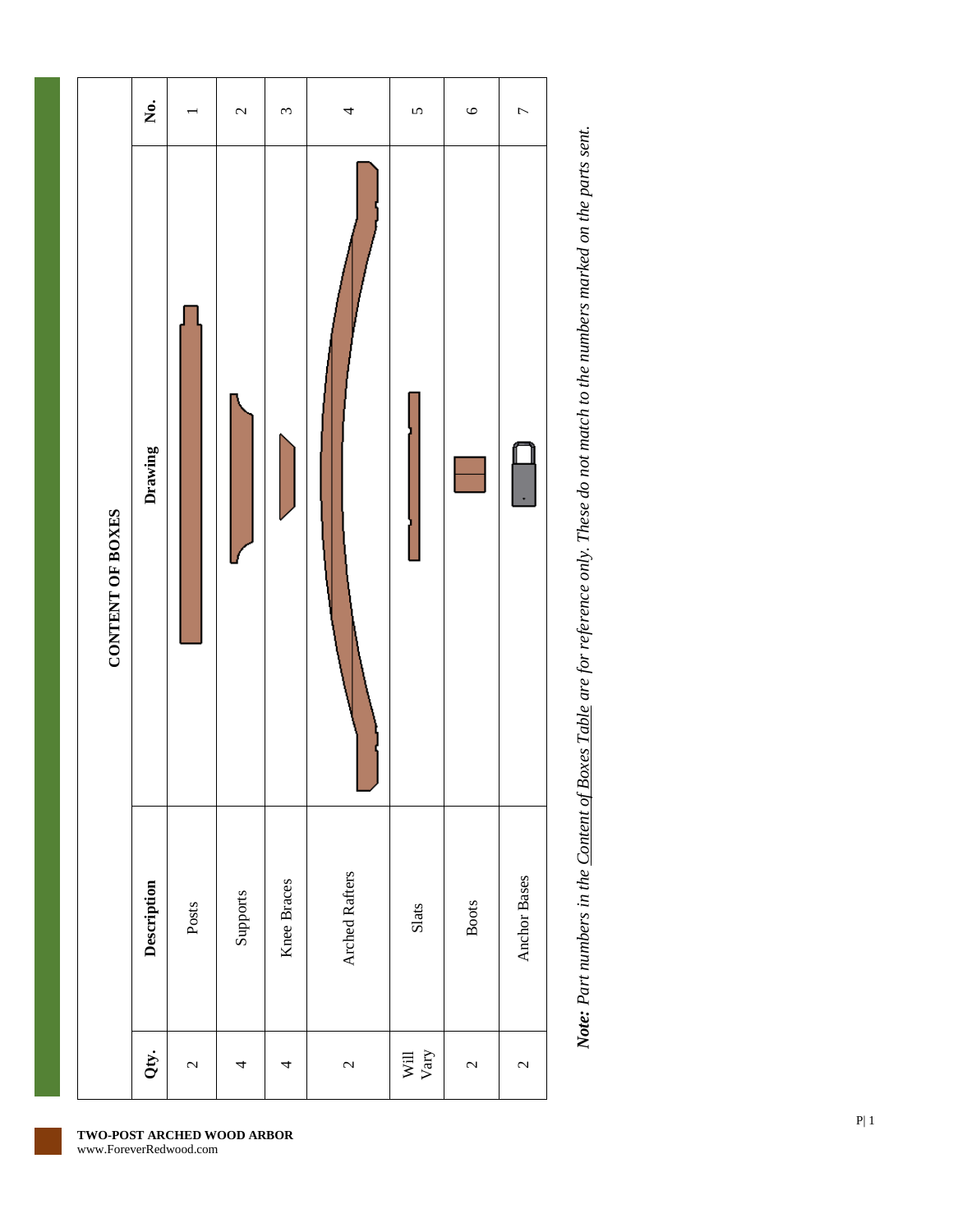|               | ż.          | ⋖                                                                       | $\mathbf{\Omega}$                                                                                            | $\cup$                                                                                      |                                                                                                                                            |
|---------------|-------------|-------------------------------------------------------------------------|--------------------------------------------------------------------------------------------------------------|---------------------------------------------------------------------------------------------|--------------------------------------------------------------------------------------------------------------------------------------------|
| HARDWARE LIST | Drawing     |                                                                         |                                                                                                              |                                                                                             |                                                                                                                                            |
|               | Description | (To attach the anchor bases to the post).<br>$5/16''$ X $3''$ Lag Bolts | (To attach the supports to the posts. / To<br>attach the knee braces to the supports).<br>$3/8$ " X 7" Bolts | (To attach the knee braces to the posts).<br>$3/8$ $\prime\prime$ x 12 $\prime\prime$ Bolts | attach the slats to the rafters. / To attach the<br>(To attach the rafters to the supports. / To<br>boots to the posts).<br>3" Deck Screws |

Note: Dimensions of your hardware will vary depending on size. *Note: Dimensions of your hardware will vary depending on size.*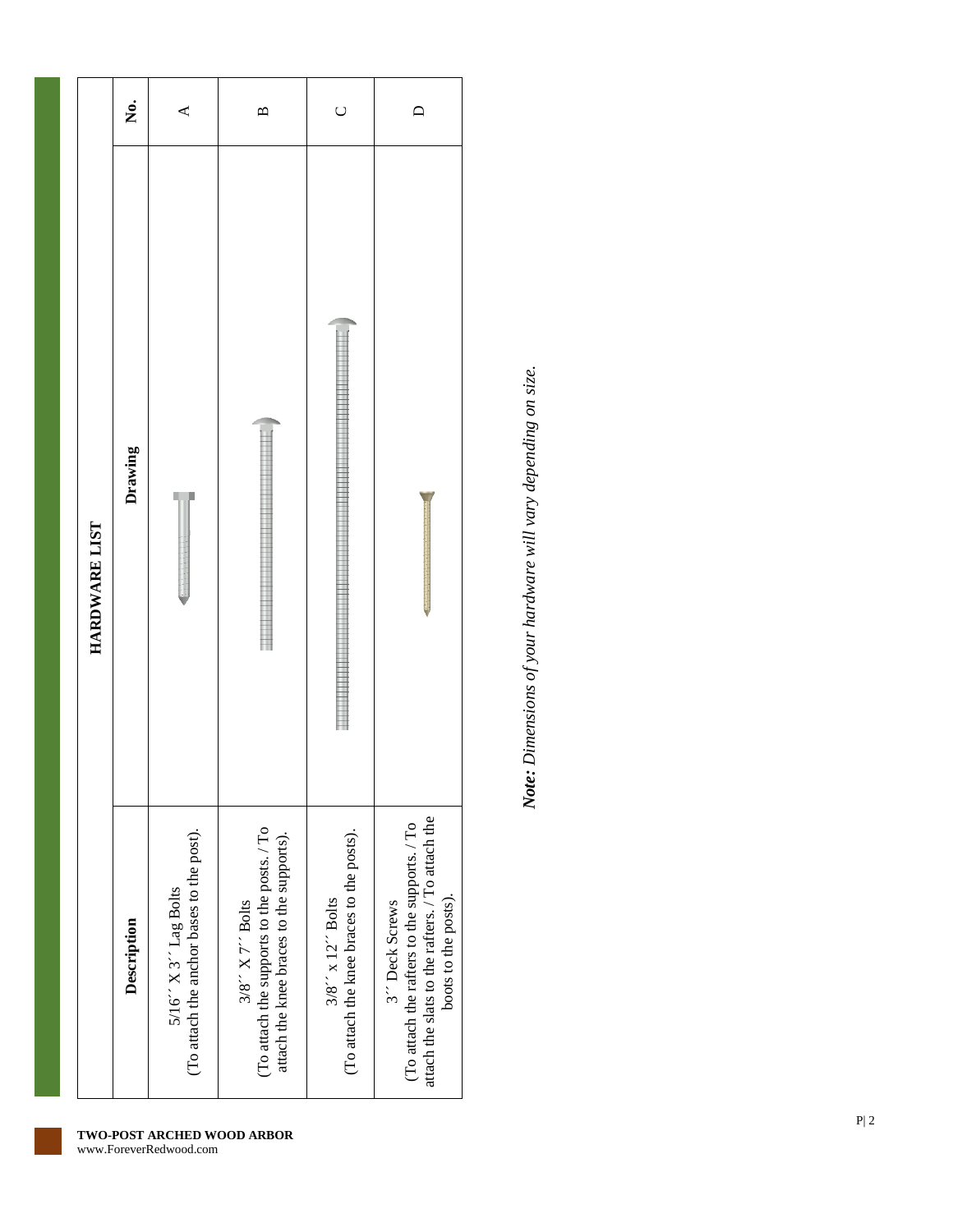| DESCRIPTION         | $\tilde{\mathbf{z}}$ |  |
|---------------------|----------------------|--|
| Posts               |                      |  |
| Supports            | $\mathbf{\sim}$      |  |
| <b>Knee Braces</b>  | ς                    |  |
| Rafters             |                      |  |
| Slats               | 5                    |  |
| <b>Boots</b>        | $\circ$              |  |
| <b>Anchor Bases</b> | ᠇                    |  |
|                     |                      |  |

Note: Part numbers in the Drawing are for<br>reference only. These do not match to the *Note: Part numbers in the Drawing are for reference only. These do not match to the*  numbers marked on the parts sent. *numbers marked on the parts sent.*

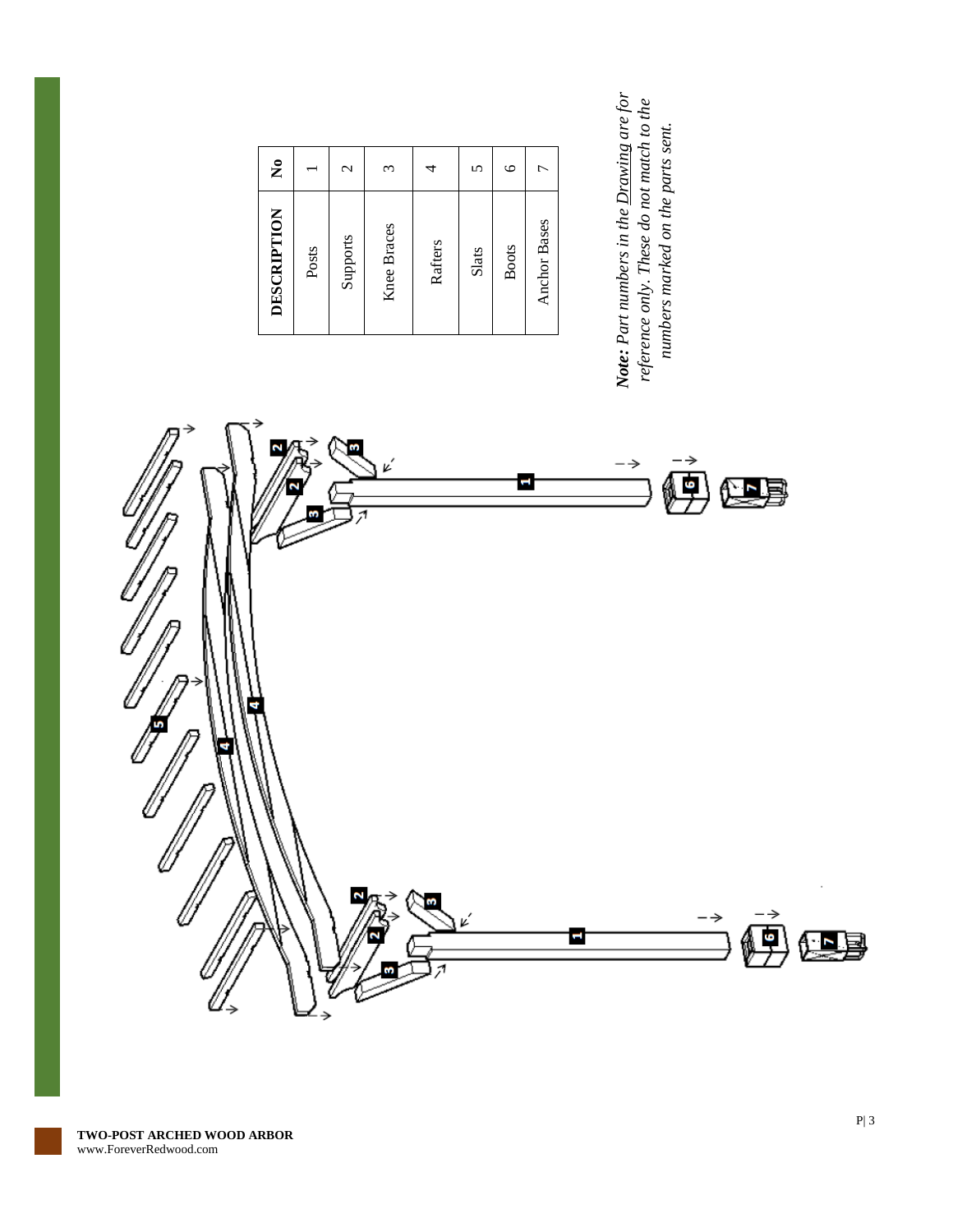**NOTE:** In order to know where the post needs to be placed, check the numbers on them. If the post is not marked, then place the single Supports on the ground to locate the markings for each post position and clearly set your bearings. ("Don´t attach yet, only place them on the ground to begin with").

**Step 1:** Please see the "How to anchor your pergola document" for all details. Set your post **(1)** in the saddle of the anchor bases **(7)**. Drill a ø ¼´´ hole in the post prior to anchoring to facilitate the ratcheting of the hardware. After that, use a 5/16´´ X 3´´ lag bolts **(A)** to attach each post to the its respective anchor base **(7).**



**Step 2:** Attach the supports **(2)** to the posts with 5/16´´ x 7´´ bolts **(B)**. Each part has a series of numbers that indicate where to attach the part with the corresponding number.

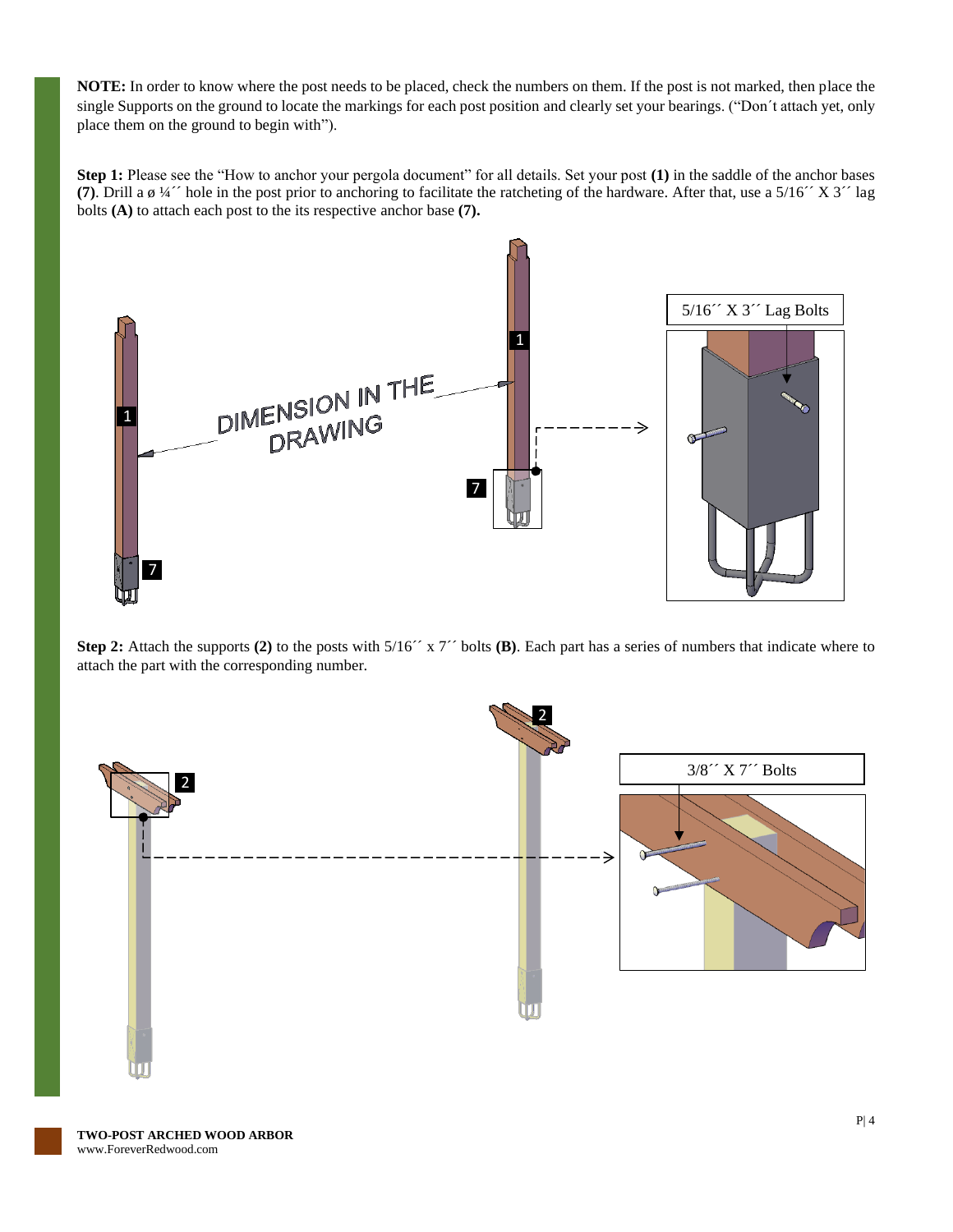**Step 3:** Attach the knee braces **(3)** to the supports with 3/8´´ x 7´´ bolts **(B)** and to the post with 3/8´´ x 12´´ bolts **(C)**. Each part has a series of numbers that indicate where to attach the part with the corresponding number.



**Step 4:** Attach the arched rafter **(4)** to each support with 3´´ deck screws **(D)**. Each part has a series of numbers that indicate where to attach the part with the corresponding number.

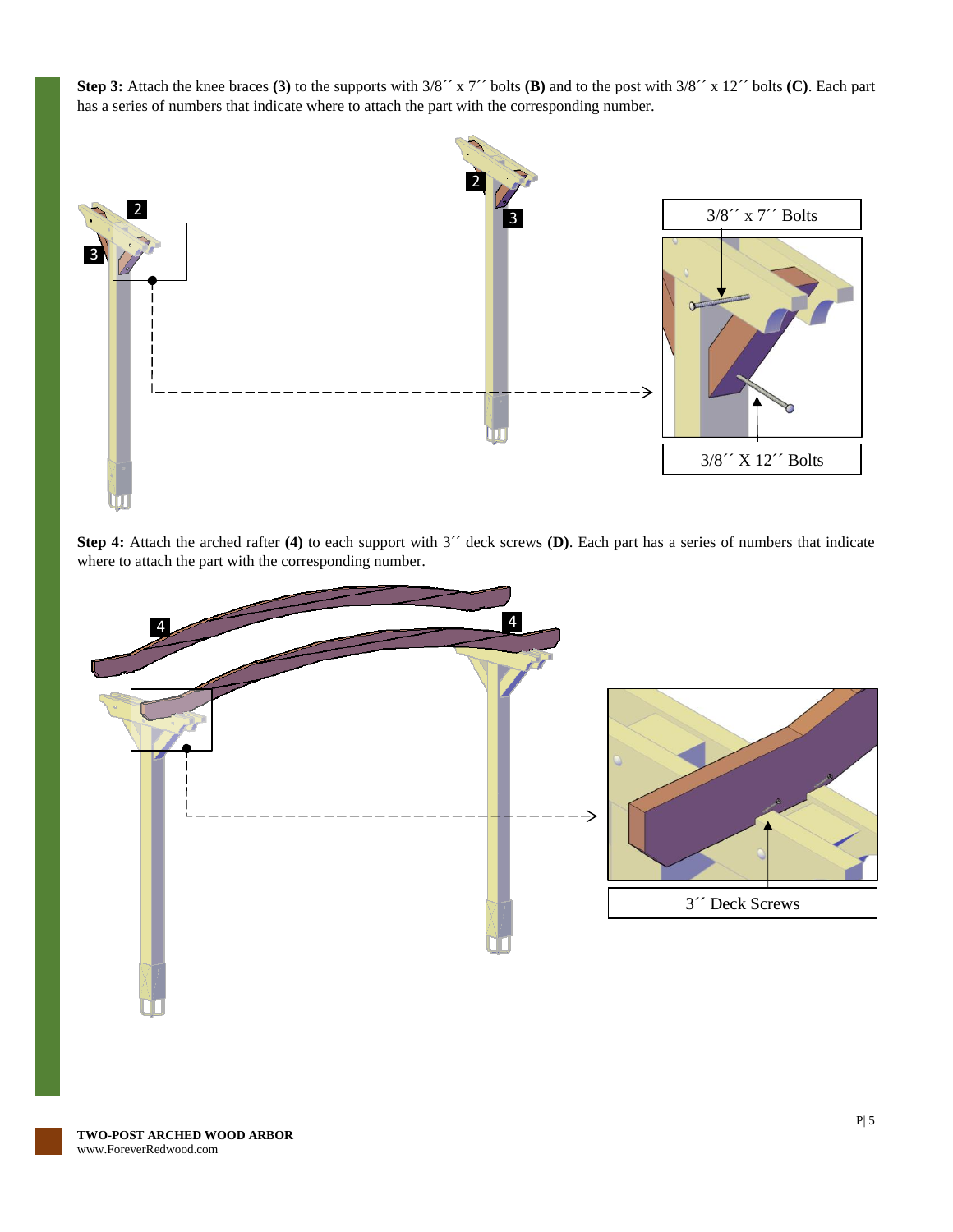



**Step 6:** Finally, use 3<sup> $\prime\prime$ </sup> deck screws **(D)** to attach the boots **(6)** to the post. Each part has a series of numbers that indicate where to attach the part with the corresponding number.